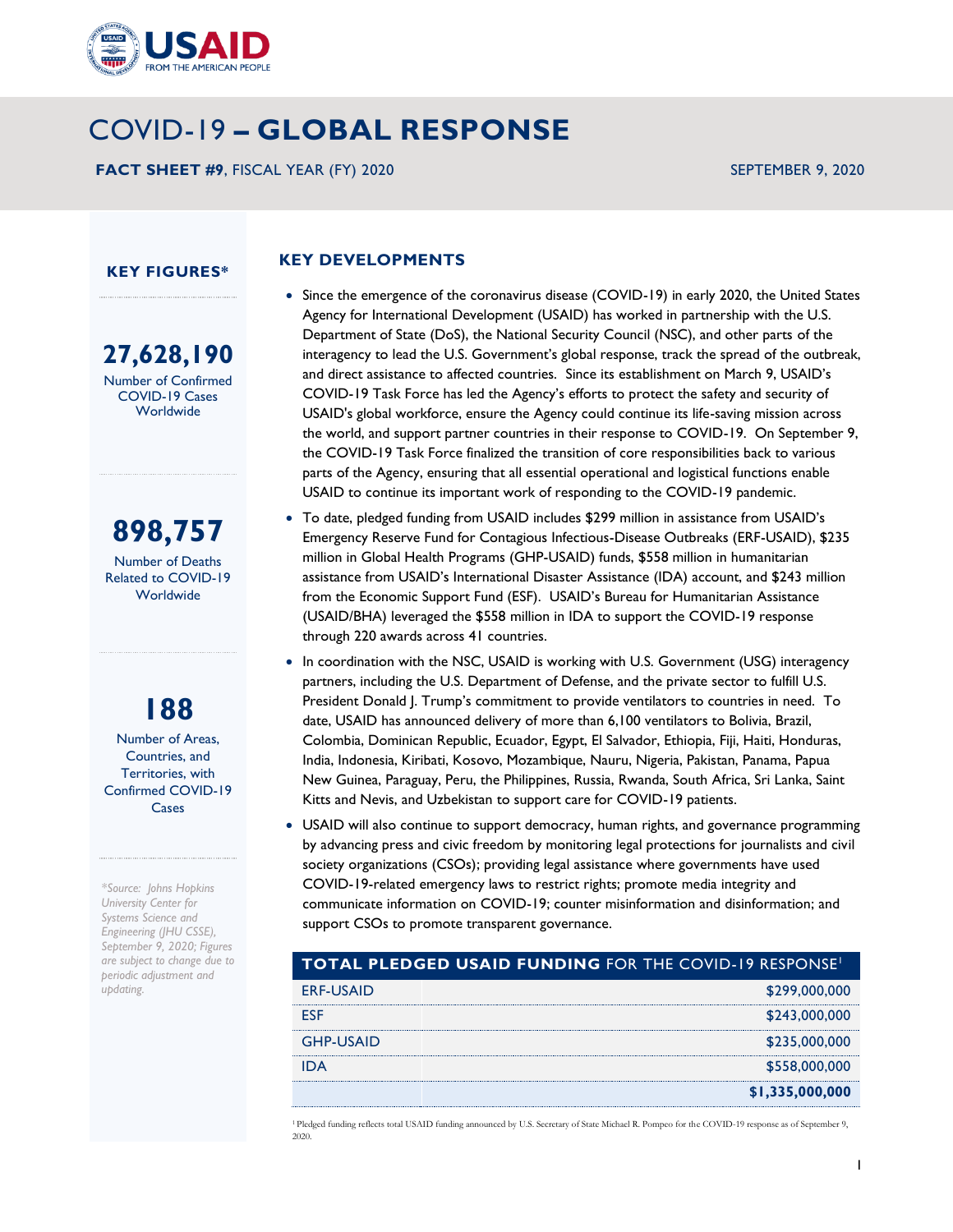## **GLOBAL**

 USAID's Bureau for Resilience and Food Security (USAID/RFS) received \$8 million in ESF COVID-19 funding, which USAID/RFS is utilizing to support efforts to mitigate impacts on food and water security, livelihoods, and nutrition related to COVID-19. USAID/RFS partners are working to combat these second order impacts of the pandemic through facilitating data-driven policy development and analysis; fostering the dissemination of context-specific information to strengthen safe food distribution systems and functioning markets; and supporting critical small- and medium-sized agri-food enterprises through access to finance and technical support services to help adapt business models while strengthening production systems. USAID/RFS is also using the [Scientific Animations Without Borders \(SAWBO\)](https://sawbo-animations.org/626) tool to rapidly disseminate key messages on mitigating COVID-19 impacts using science-based animations. These messages are distributed in local languages via virtual platforms to reach remote and marginalized communities and demonstrate simple ways for farmers and businesses to plant, store harvested crops, and conduct market transactions while preventing the spread of COVID-19

#### **AFRICA**

- USAID partner JHPIEGO is providing technical assistance and critical care support for COVID-19 case management at two treatment centers in Lesotho. As of August 10, the project had supported a total of more than 160 patient admissions at the two centers. In addition, the non-governmental organization (NGO) provided training to nearly 900 clinical staff and more than 800 non-clinical staff on national COVID-19 clinical guidelines across 14 hospitals. These critical care interventions are crucial in bolstering health care providers' capacity to identify, manage, and treat individuals diagnosed with COVID-19 throughout the country.
- With USAID support in Mali, partner Johns Hopkins University (JHU) worked with national agencies to promote and regularly update "STOPCOVID19"—the Ministry of Health's web page dedicated to COVID-19—and amplify the Ministry's call center as a source for reliable information. Through these and other efforts, JHU reached an estimated 8.8 million people via television, radio, social media, and print media in the country.
- In Cameroon, USAID partner the UN Children's Fund (UNICEF) supported 115 community radio stations to broadcast spots on COVID-19 prevention and deliver interactive programs to collect and address feedback from communities. Through these radio programs, approximately 600,000 people received messaging regarding the risks of and prevention techniques for COVID-19.
- With \$2 million in USAID assistance, the Agency for Technical Cooperation and Development (ACTED) is supporting humanitarian health, protection, and water, sanitation, and hygiene (WASH) activities in five prefectures in the Central African Republic (CAR). To prevent the spread of COVID-19 among communities in the prefectures, the NGO is conducting risk communication and community engagement (RCCE) activities to message health risks related to the disease, as well as promoting hygiene practices for COVID-19 prevention at the household level. In addition, ACTED is installing handwashing stations in communal areas and distributing hygiene kits and other supplies to vulnerable households in CAR.
- To support communities in Mozambique in understanding and mitigating the risks of COVID-19, CARE is providing hygiene promotion and health messaging support with \$1 million in USAID support. The NGO is printing and distributing materials to inform households of risks related to the disease, as well as conducting health education sessions and communicating health and hygiene information approved by the Government of Mozambique Ministry of Health, in three provinces in the country. Additionally, to ensure communities can practice safe hygiene to limit the spread of COVID-19, CARE is working to repair non-functioning water points, distributing treated water and providing water trucking services, and distributing other WASH supplies.

#### **ASIA**

• In Bangladesh, IHU reached an estimated 20.6 million individuals via radio and an estimated 56.9 million individuals via televised public service announcements in July to address myths and disseminate accurate information about COVID-19. In addition, JHU engaged nearly 116,200 health care providers in an online course to provide technical support to address the mental and physical challenges of the COVID-19 response, including proper use of personal protective equipment (PPE), selfcare techniques, and protection of family members.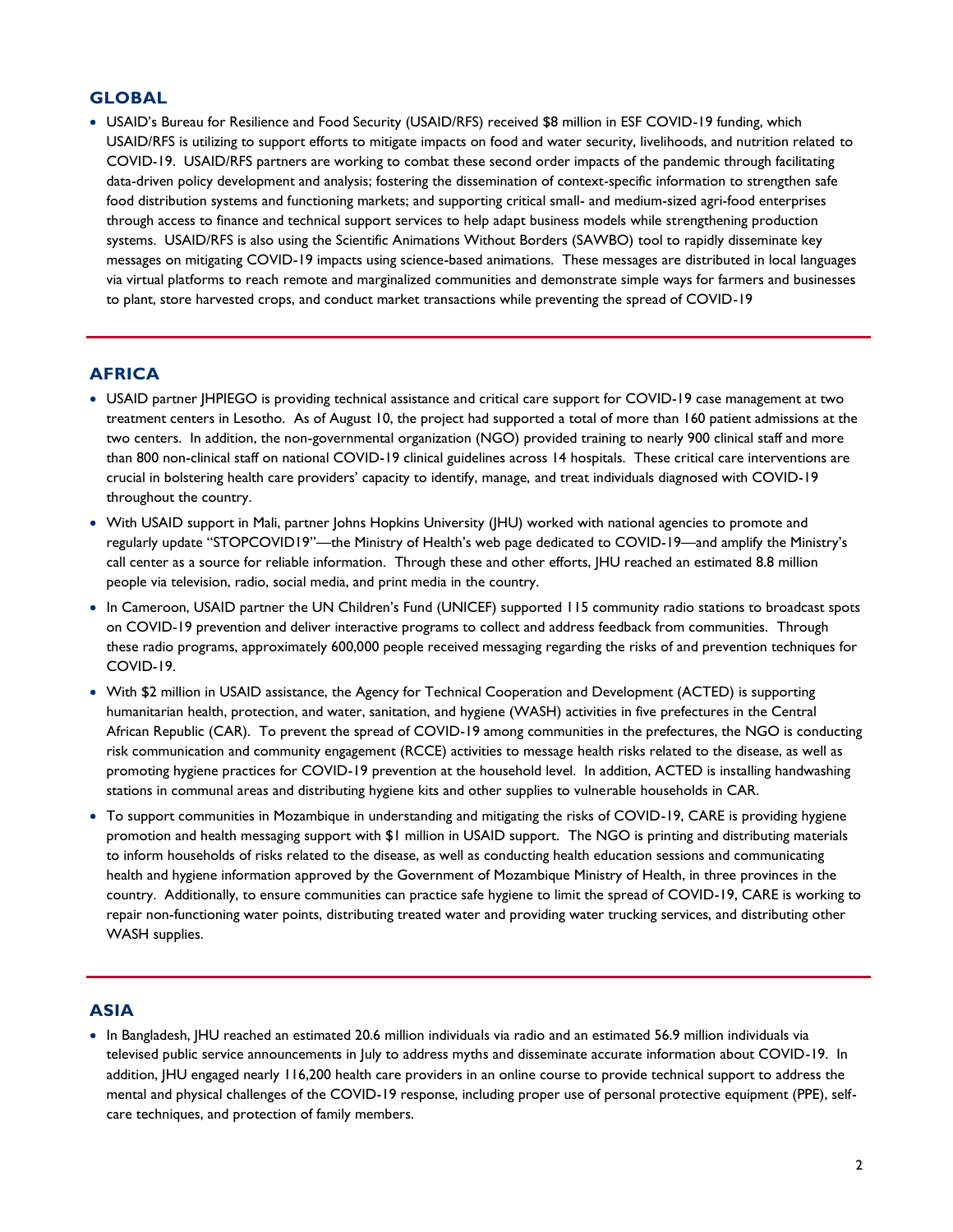- USAID partner Chemonics supported laboratory skills training for 85 staff from 24 laboratories in 19 provinces of Indonesia. Facilitated by 10 national officials and experts from other organizations, the training is helping build capacity to respond to the COVID-19 outbreak in the country.
- In Pakistan, USAID partner John Snow International (JSI) has trained nearly 2,900 health staff to serve on District Rapid Response teams throughout the country. The function of these teams includes active case finding, contact tracing, monitoring and reporting, sample collection, storage and transportation, infection prevention and control, risk communication, community engagement, and safe burial practices.
- With \$2.8 million in USAID support, Acción contra el Hambre (ACH) is working to reduce the spread of COVID-19 among communities affected by conflict and earthquakes in the Philippines through emergency health and WASH programs. ACH is providing training for health care staff and volunteers, conducting public messaging to raise awareness of COVID-19, and working to improve vulnerable populations' access to handwashing facilities. In addition, the NGO is incorporating COVID-19 risk awareness messaging into its WASH programming, which supports approximately 13,500 people in the country's Lanao del Sur Province. ACH's messaging emphasizes the importance of handwashing, adhering to physical distancing guidelines, and wearing a mask during distributions of assistance.
- To support the health system and help communities in hard-to-reach areas respond to the COVID-19 outbreak, a USAID partner is conducting disease surveillance and RCCE activities in Afghanistan. RCCE activities include establishing a telephone health hotline, hosting health education sessions, and carrying out hygiene promotion efforts at the household and community levels.

## **EUROPE & EURASIA**

- USAID has committed \$50 million to support health security, civil society, and the private sector in Italy. Providing this critical assistance will not only help the people of Italy, one of our closest and oldest allies, it will lessen the risk of crossborder spread of infection and support Italian industry. USAID's programs include the provision of essential health commodities, support for civil society and NGO partners, and support to Italian businesses to engage in research, development, or manufacturing of therapeutics, vaccines, medical equipment, and supplies related to COVID-19.
- With USAID support in Azerbaijan, UNICEF produced and posted nine videos to correct misinformation—liked by more than 16,800 viewers. In addition, the UN agency produced two videos to disseminate accurate information on the virus and on how to protect against COVID-19, reaching nearly 177,400 and 206,200 viewers, respectively. The partner also created science videos to increase children's curiosity and interest in what COVID-19 looks like and on physical distancing, reaching more than 4,300 viewers.
- On June 9, USAID's partner UNICEF delivered 12,270 liters of antiseptic solution to health facilities in all regions of Belarus based on community requests, reaching up to 10,000 medical professionals across the country.
- With USAID support, the German Marshall Fund (GMF) is providing small grant support through its affiliated trusts—the Black Sea Trust, the Balkan Trust for Democracy, and the Fund for Belarus—to civil society and media groups in USAID mission presence and non-presence countries in the Balkans to prepare for, mitigate, and address democratic backsliding that may occur as a result of the COVID-19 pandemic. Specifically, GMF is providing direct support to CSOs to address issues related to citizen engagement and connectivity, independent media and investigative journalism, and citizen participation in and oversight of the governance process. GMF is enhancing regional cooperation by documenting and sharing best practices in civic engagement, independent media support, and citizen-led governance responses related to COVID-19. Since May, the affiliated trusts have re-granted nearly \$1 million to local organizations in line with the described activities.

#### **LATIN AMERICA & THE CARIBBEAN**

• In Guatemala, JHU trained the members of 10 clean clinic commissions—groups tasked with upholding infection prevention and control best practices—as part of the national Clean Clinic Approach to improve infection prevention and control practices in health facilities such as referral hospitals and specialized centers for maternity and emergency care. This effort will help ensure many of Guatemala's frontline health professionals are better equipped to respond to the COVID-19 outbreak.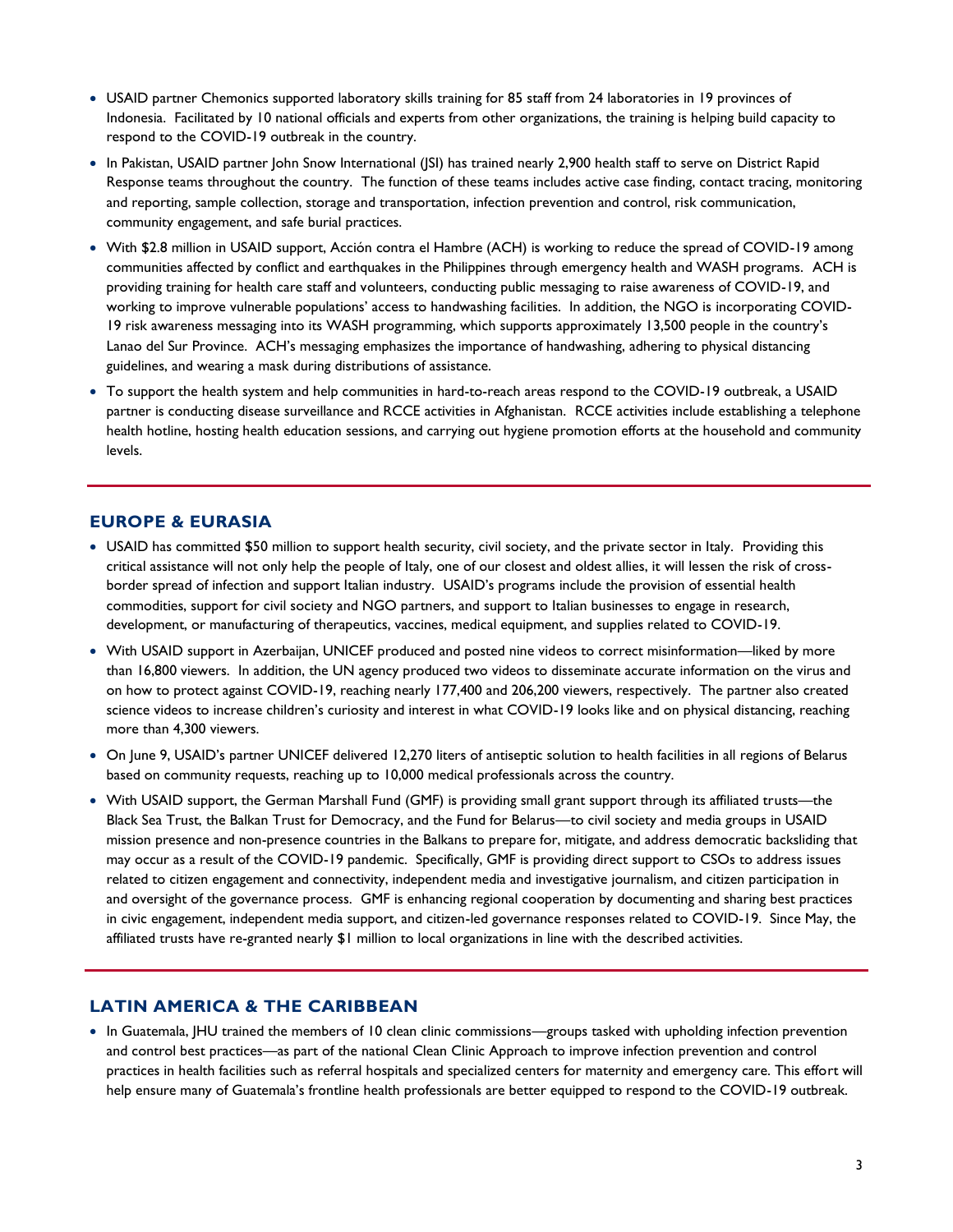- With USAID funding in Haiti, UNICEF installed more than 3,570 handwashing stations in markets, bus stations, religious centers, water points, and other critical locations in 10 target departments. These stations allow more than 1 million people to wash their hands as a key measure in preventing the spread of COVID-19.
- In response to the ongoing COVID-19 outbreak in El Salvador, Save the Children is conducting RCCE activities and distributing WASH supplies with \$600,000 in USAID support. The NGO is engaging national and local health authorities in six municipalities to support health promoters and raise community awareness of COVID-19 prevention measures through radio and social media campaigns. Save the Children is also distributing handwashing kits and other hygiene supplies to vulnerable households, as well as providing remote psychosocial support services to individuals affected by COVID-19.
- In Jamaica, USAID is partnering with communities, civil society organizations, government agencies, and private sector entities to increase access to financing for micro-startups and entrepreneurs as well as provide vulnerable youth, families, and communities with social welfare support for lost livelihoods. These programs are augmenting the Government of Jamaica's COVID-19 social welfare programs and further building resilience throughout the country.

#### **MIDDLE EAST & NORTH AFRICA**

• In Morocco, with USAID funding, UNICEF has reached more than 14 million Moroccans through risk communication activities by a variety of communication channels. For example, UNICEF's online initiative "Rendez-vous de l'UNICEF'' supported by USAID funding covered various topics related to school orientation and youth engagement in the context of COVID-19, reaching more than 6 million people. Furthermore, to reinforce risk communication efforts in Morocco, UNICEF is poised to launch a new social media campaign "Vivre avec la Covid-19". The campaign will build upon previous initiatives to strengthen behavior change messaging for improved compliance with prevention measures, mobilizing youth influencers and organizations to co-create and co-implement awareness raising activities.

#### **COVID-19 GLOBAL RESPONSE STRATEGY**

- In responding to the COVID-19 pandemic, USAID, together with DoS, launched the Strategy for Supplemental Funding to Prevent, Prepare for, and Respond to Coronavirus Abroad. Through four interrelated pillars, DoS and USAID are working to:
	- Protect American citizens and the U.S. Government (USG) community overseas, facilitate the continuation of USG work overseas, and communicate effectively;
	- Prevent, prepare for, respond to, and bolster health institutions to address the COVID-19 pandemic and the possible re-emergence of the disease;
	- Prevent, prepare for, and respond to COVID-19 in existing complex emergency settings and address the potential humanitarian consequences of the pandemic; and
	- Prepare for, mitigate, and address second-order economic, security, stabilization, and governance impacts of COVID-19.
- To achieve these interrelated objectives, USAID is tailoring assistance based on country capacity and reported needs through implementation of the USG Action Plan to Support the International Response to COVID-19 (SAFER Action Plan). The SAFER Action Plan is focused on scaling up community approaches to slow the spread of COVID-19; addressing critical needs of health care facilities, health care workers, and patients; identifying, investigating, and responding to COVID-19 cases through expanded disease detection and surveillance mechanisms; employing strategies to address second-order impacts of COVID-19; and developing plans for the utilization of therapeutics, vaccines, and other life-saving supplies.
- USAID coordinates with DoS, the U.S. Centers for Disease Control and Prevention, and other interagency partners to prioritize countries to receive funding for the COVID-19 response and works closely with various stakeholders, including DoS and USAID country staff, to select the most appropriate mechanisms to fill identified response gaps. USAID is also collaborating with governments, multilateral organizations, NGOs, the private sector, and other actors working on the ground to support the COVID-19 response.